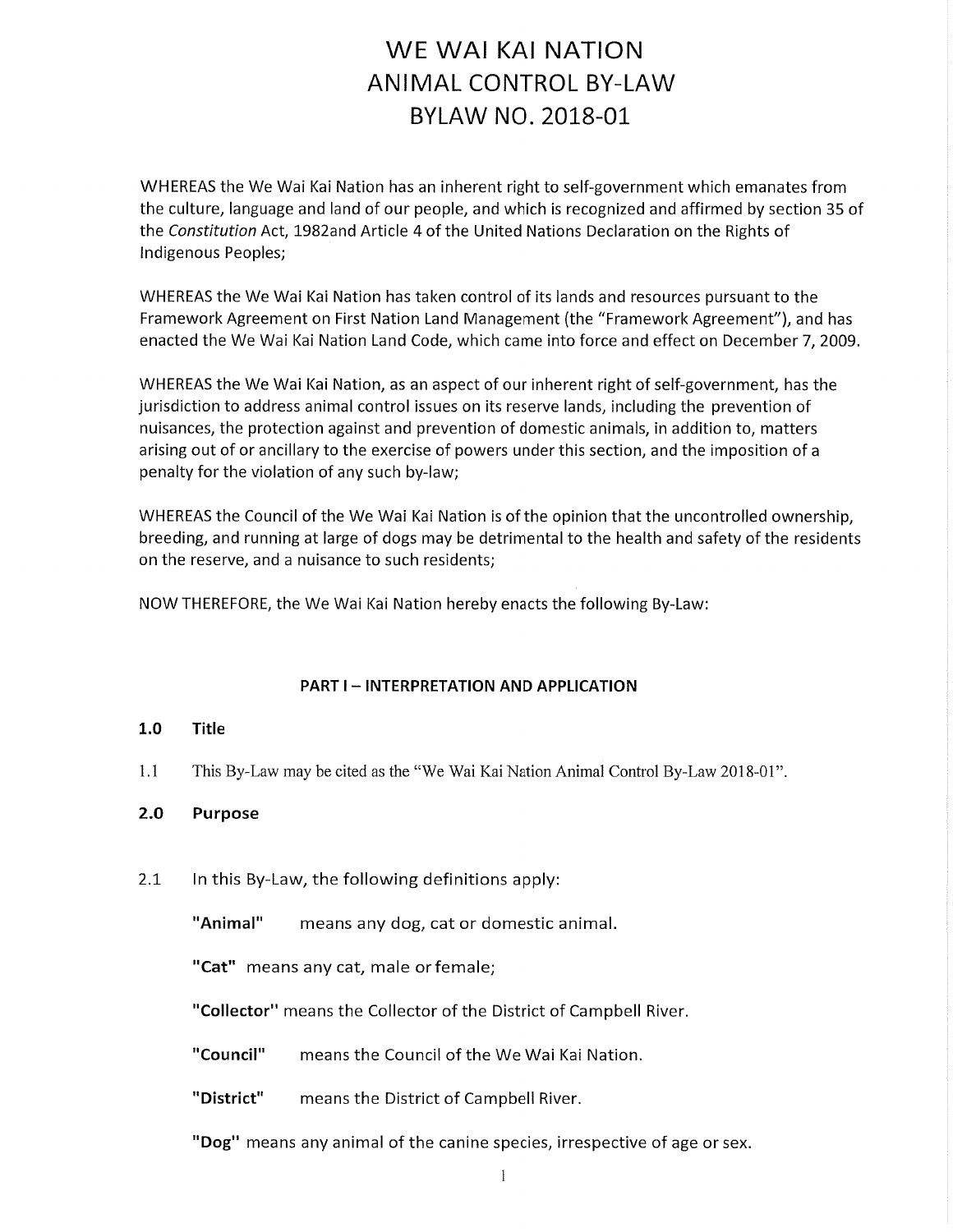"Dog" means any animal of the canine species, irrespective of age or sex.

"Domestic Animal" means any horse, mule, ass, swine, sheep, goat, rabbit, animal of the bovine species, turkey, goose, duck, fowl, dove, pigeon, fur-bearing animal under the Fur-farm Act, R.S.B.C. 1996, Chapter 167, and any wild animal so tamed as to be considered as a pet by the owner thereof.

"Owner" of an animal includes a person who possesses or harbors an animal, and the terms "owns" and "owned" have a corresponding meaning;

"Pound" means any facility established, maintained, or operated as a pound in accordance with this By-Law.

"Pound keeper" means the person appointed from time to time by resolution of Council for the purpose of enforcing and carrying out the provisions of this By-Law, and includes any assistant pound keeper appointed pursuant to the provisions of this By-Law.

"Premises" means area of land with its appurtenances and with or without buildings which, because of its unity of use, may be regarded as the smallest conveyable unit. The holder of an allotment and or Right of Occupancy or occupant of any land within the reserves shall there for allow a pound keeper on or into the premises

"Reserve" means the following We Wai Kai Nation Indian Reserves:

- a) Village Bay Indian Reserve #7,
- b) Open Bay Indian Reserve #8,
- c) Drew Harbour Indian Reserve #9,
- d) Cape Mudge Indian Reserve #10
- e) Quinsam Indian Reserve #12, and
- f) Lands set apart by Canada in the future as lands reserved for the use and benefit of the We Wai Kai Nation, within the meaning of subsection 91(24) of the Constitution Act, 1867 and section 2(1) of the Indian Act;

"Run at Large" means being elsewhere than on the premises of a person "Running at Large" owning or having the custody, care or control of any animal and not being under the direct and continuous charge of a person who is competent to control it on any Cape Mudge Indian Reserve #7,8,9,10 and 12.

"Treasurer" means the Treasurer for the District of Campbell River.

"Unlicensed Dog" means any dog for which the license for the current year has not been paid as provided in this By-Law or to which the tag provided for by this By-Law is not attached.

### "Vicious Dog" includes;

- a) any dog that demonstrates any ferocious, vicious, or aggressive behavior
- b) any dog that an animal control office, upon reasonable and probable grounds,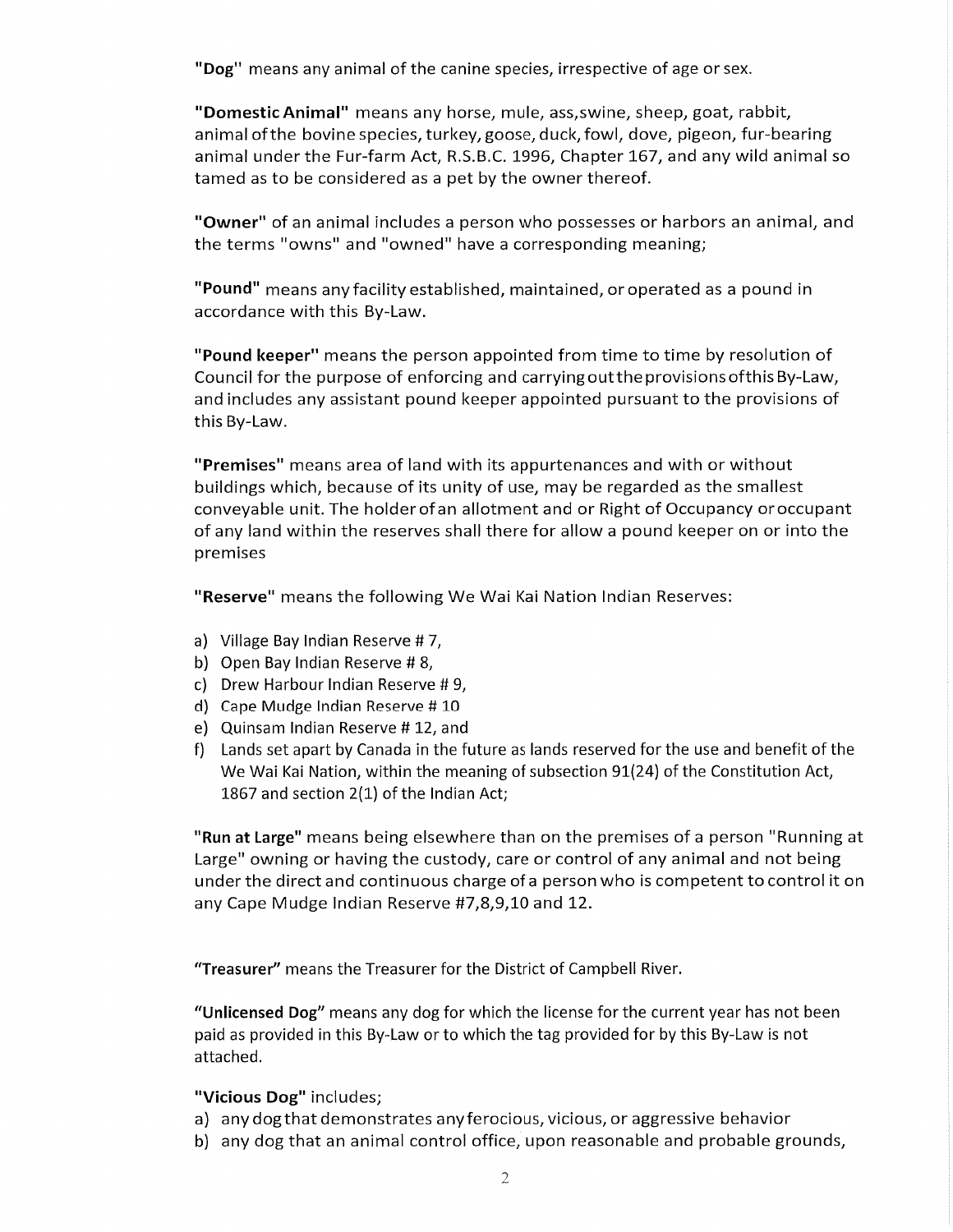believes to be a vicious dog;

- c) any dog which has been the cause of the prosecution under this by-law within the previous six months where a conviction against anybody had been entered concerning that specific dog;
- d) any dog which has bitten another animal or human without provocation.

#### $3.0$ Administration

- $3.1$ The We Wai Kai Nation will be entering into a contract with the District of Campbell River for the administration of the We Wai Kai Nation Animal Control By-law.
- $3.2$ There is hereby established a pound for the District at such location or locations as the Council may, by resolution designate from time to time; provided, however, that the Council shall not designate a location in unorganized territory without the consent of the Chief and Council.
- $3.2$ The Council may, by resolution, enter into an agreement with the British Columbia Society for the Prevention of Cruelty to Animals (hereinafter called the "S.P.C.A.") or with any other person or organization for the establishment, maintenance, operation and regulation of a pound or may enter into an agreement with an improvement district or the Minister of Agriculture for the joint operation of apound.
- $3.4$ The Council shall, by resolution, appoint a Pound keeper and such assistant or assistants as it may determine.
- $3.5$ The Pound keeper shall keep a pound book in a form prescribed by the Treasurer from time to time, showing therein every animal impounded, and length of time of such impoundment and all funds received and disbursed in respect of the operation of the pound.
- 3.6 The Pound keeper shall report on the operation and maintenance of any pound in his charge to Council or to any person or committee designated by Council, at such times as Council may direct.
- 3.7 Every Pound keeper shall keep the pound to which he is appointed, clean and in good repair and shall supply the animals impounded therein with sufficient and wholesome food and water and with reasonable shelter, segregation and care, as circumstances may warrant.
- 3.8 The Pound keeper shall pay to the Treasurer, all funds received by him pursuant to the authority of this By-Law forthwith after receipt thereof and all such funds shall become the property of the District.

#### 4.0 Licensing

4.1 No person shall keep any dog unless a valid subsisting license has been issued in respect of that dog under this By-Law.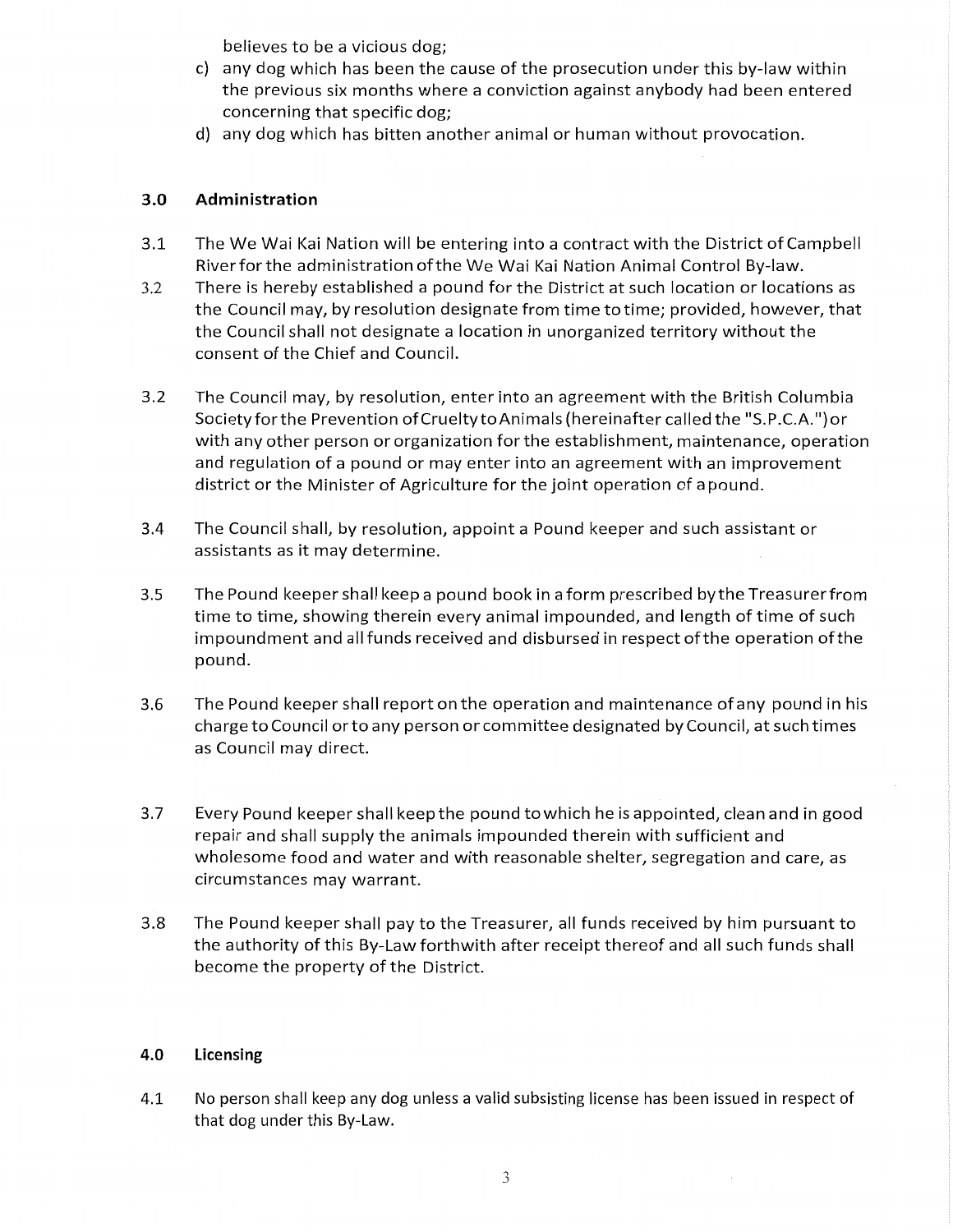- An application for a license under this By-Law shall be made by paying the fee subscribed in  $4.2$ Schedule 'A" attached hereto and forming part of this By-Law, and applying to the collector in such form as the Collector may from time to time prescribe.
- $4.3$ Upon receipt of the prescribed fee and completed application form signed by the owner of the dog, the Collector shall issue a license and corresponding license tag for the dog.
- 4.4 A new resident of the We Wai Kai Nation who holds a valid and subsisting dog license from another municipality shall be given credit for said license by making application for a replacement license and payment of the fee prescribed in Schedule "A"
- $4.5$ Upon receipt of proof that a dog has been castrated or has received an ovariohysterectomy, the Collector shall pay to the owner the difference between the license fee in Section 2 or 3 and Section 1 in Schedule "A" provided, however, that no refund will be considered unless application for same has been received prior to the animal reaching the age of 11 months.
- 4.6 Where, in the opinion of the Pound Keeper, an animal having been adopted proved to be unsuitable, the owner may return the animal and receive a refund of 75% of the fees paid to the District.
- 4.7 Notwithstanding the above, the owner of a dog adopted from the Campbell River Animal Shelter after January 1st, 1984, shall pay the license fee set out in Schedule "A", Section1 as if the dog has been neutered or has received an ovariohysterectomy. If the owner fails to have the dog altered prior to the age of 11 months, the license fee shall revert to that set out in Schedule "B", Section 2.
- 4.8 Notwithstanding Section 3.8 hereof, the Pound keeper is hereby authorized to retain the difference between the unaltered and altered adoption fees included in Schedule "B", Section 6. The Pound keeper shall be accountable monthly to the Treasurer for the funds collected under this Section.
- 4.9 Every license and corresponding license tag issued under this By-Law;
	- $a)$ expires on the 31st day of December of the year in which it is issued; and
	- is valid only in respect of the dog for which it is issued. b)
- 4.10 The person to whom a license is issued under this By-Law, shall, while the license is valid and subsisting, affix and keep affixed, the corresponding license tag to a collar or harness worn at all times by the dog for which the license is issued.
- 4.11 Where a license or license tag is lost or destroyed, the person to whom the original license was issued may, by paying the fee prescribed in Appendix "A", apply to the Collector, in a form and manner prescribed by him, for a replacement license or license tag.
- No person other than the owner of the dog shall remove from such dog, a license 4.12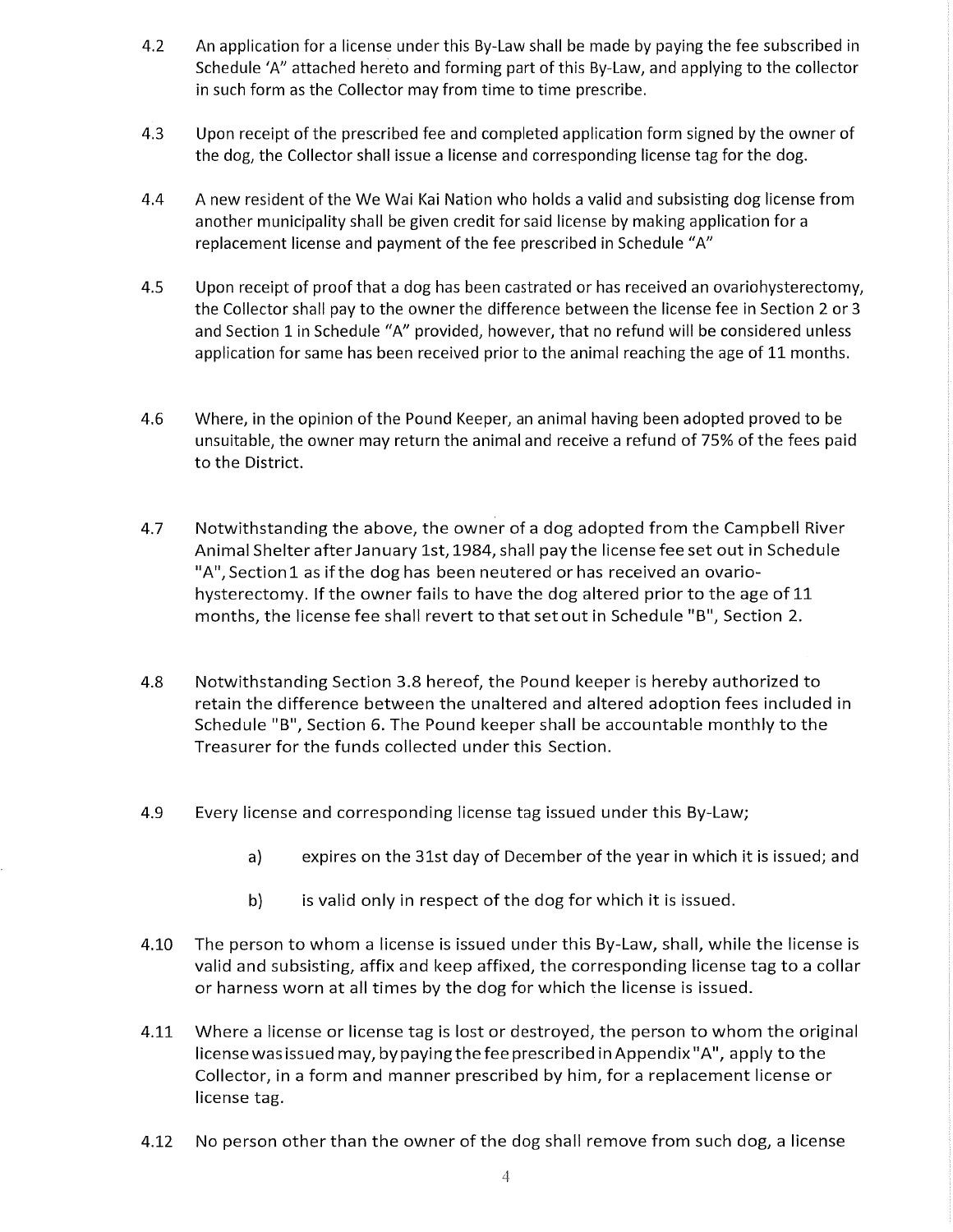tag issued pursuant to this By-Law or a collar or harness to which a license tag issued pursuant to this By-Law is attached.

- 4.13 Where a dog has not been licensed for any calendar year;
	- By the 28<sup>th</sup> day of February of that year; or  $a)$
	- $b)$ Within one month of its acquisition by its owners

Whichever date is the later, the application for a dog license shall be as prescribed in Schedule "B" to this By-Law. Where a dog has been licensed before the later date as above, a five dollar (\$5.00) early payment discount shall be permitted.

#### $5.0$ **Animal Control**

- $5.1$ No person owning or having the custody, care or control of any dog shall suffer, permit or allow such animal to run at large within We Wai Kai Nation lands and reserves # 7,8,9,10,12.
- $5.2$ No person owning or having the custody, care or control of any dog shall suffer, permit or allow such dog to be in a street, lane, park or other public place within any of the We Wai Kai Nation reserves, unless such dog is led on a leash or chain by a person who is competent to controlit.
- $5.3$ No person shall keep, harbor, house or maintain within any We Wai Kai Nation reserves, a vicious or habitually noisy dog.
- 5.4 Notwithstanding Section 5.1, no person having the custody, care or control of any dog shall suffer, permit or allow such animal to enter into a public park unless such animal is leashed at all times and under direct and continuous charge of a person who is competent to control it.
- $5.5$ No person shall cause or allow any dog owned by them or under their control to defecate on any park unless the person shall immediately remove the excrement;
- 5.6 No person who has removed excrement shall deposit same except where the excrement is securely contained in a litter receptacle and in an impermeable bag or other impermeable container so as not to ooze, leak or fall out into public litter receptacles;
- 5.7 No animal shall be permitted on any of the Campbell River Reserve Tot Lots;
- 5.8 No animal shall be permitted within 50 feet of any playground apparatus;
- 5.9 This section does not apply to a hearing, seeing or physically impaired person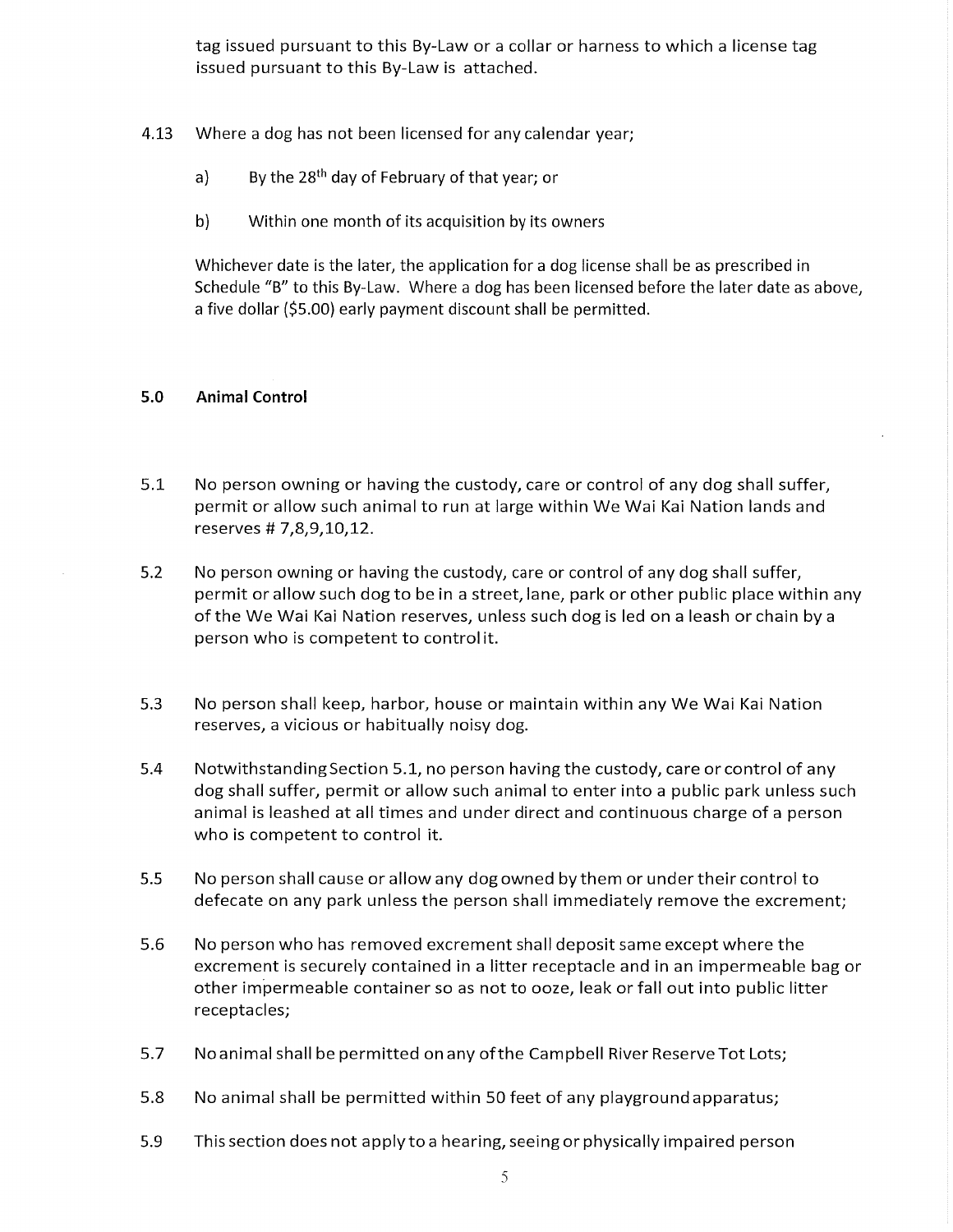accompanied by a trained guide dog or working dog;

- 5.10 Notwithstanding Section 5.4 no person shall cause or allow any dog owned by them or under their control to be on any park or portion of a park during any Special event as determined by the Chief and Council of the We Wai Kai Nation.
- If, in the opinion of the Chief and Council, the users of any park are not complying with  $5.11$ the provisions of this section, they may temporarily close the park to animals. Such closure must be reported to Council who may extend or withdraw the closure.
- $5.12$  $a)$ The Pound keeper or any Peace Officer may immediately seize and impound: any animal that is found in any place contrary to the provisions of Sections 5.1 to 5.14 inclusive; or
	- b) any unlicensed dog.
- 5.13 If any Peace Officer seizes an animal pursuant to Section 5.12, he shall, as soon as practical, notify the Pound keeper of such seizure and cause such animal to be delivered to the Pound keeper;
- 5.14 The Pound keeper shall receive and impound any animal delivered to him by a Peace Officer pursuant to Section 5.12;
- The Pound keeper shall retain in a pound any animal seized and impounded  $5.15$ pursuant to this Section and shall not release any such animal except in accordance with the provisions of this By-Law.
- $5.16$ Where a dog is seized and impounded pursuant to Section 5.12, the Pound keeper shall:
	- a) if the dog is unlicensed, retain it for twenty-four (24) hours; or
	- b) if the dog is licensed, forthwith notify the owner thereof in person, by telephone or by mail addressed to the last known address of the owner, in which case the notice shall be deemed to have been received by the owner 24 hours after deposit thereof in any post box within We Wai Kai Nation lands, giving the following information:
		- i. date and time of impoundment;
		- ii. description of dog;
		- iii. name and address of the Pound keeper to whom application may be made for release of the dog; and
		- iv. costs of seizure, expenses to the date of the notice, and any continuing costs and expenses.
- Where an animal other than a dog is seized and impounded pursuant to Section 5.17 5.12 the Pound keeper shall, if the owner is known to the Pound keeper, forthwith notify the owner in accordance with the provisions of subsection (b) of Section 5.16.
- If the owner or duly authorized agent of an impounded dog has not 5.18 (a) in the case of an unlicensed dog within 24 hours of impounding; or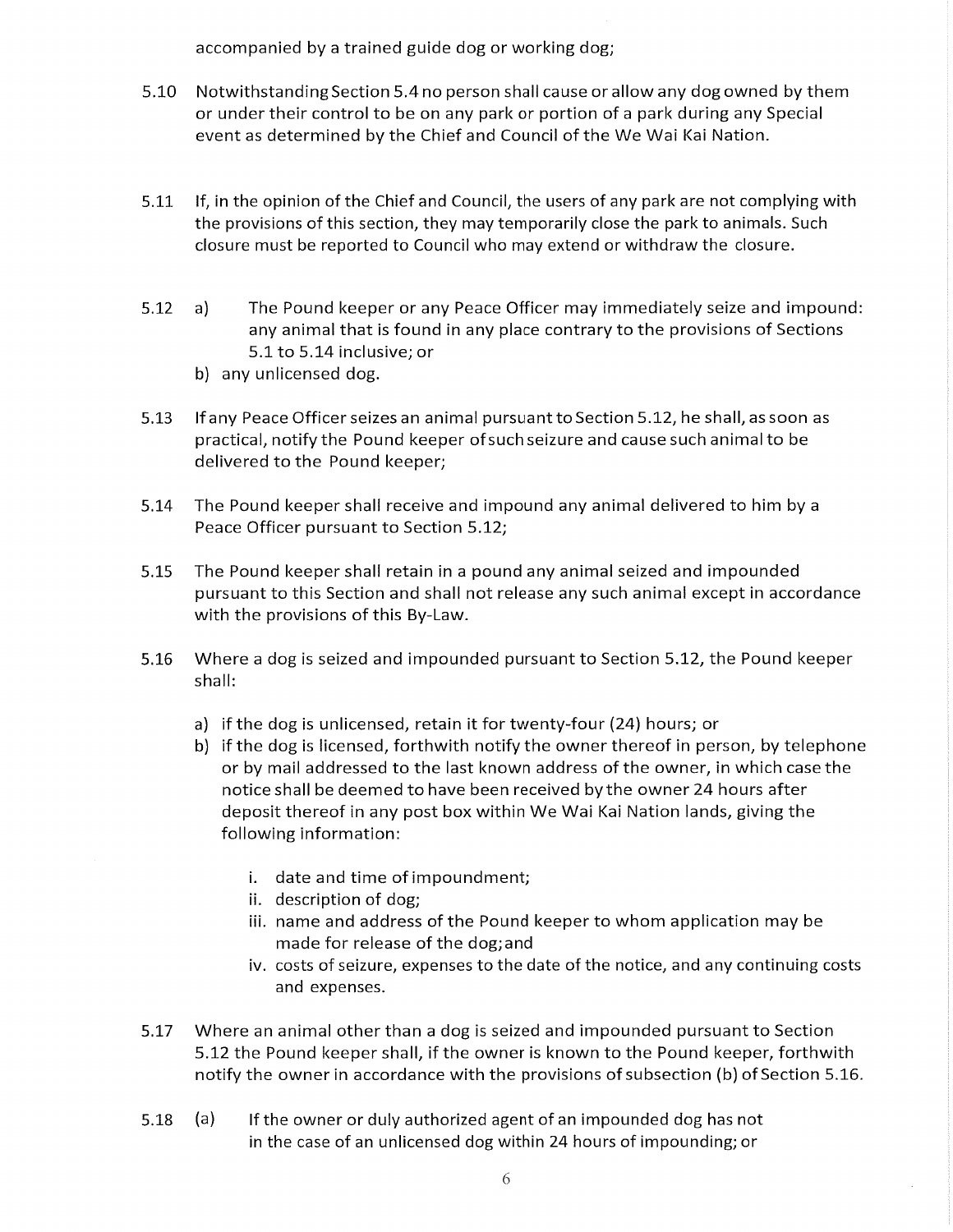in the case of a licensed dog within 48 hours of being notified pursuant to subsection (b) of Section 5.16;

appear at the pound and release the dog so impounded by payment of the fees and charges set out in Schedule "B" attached hereto and forming part of this By-Law, plus the cost of a license for the dog, if applicable, the Pound keeper may dispose of such dog as hereinafter set out.

- $(b)$ If the owner or duly authorized agent of an impounded animal does not, within 48 hours of being notified pursuant to Section 5.17 or within 72 hours of impounding, whichever comes first, appear at the pound and release the animal so impounded by payment of the fees and charges set out in Schedule "B", plus the cost of a license for the animal, if applicable, the Pound keeper may dispose of such animal as hereinafter set out.
- $(c)$ after the expiration of the relevant period of time set out in subsection or (a) or (b) the Pound keeper may cause the animal to be sold by auction or private sale for an amount not less than the amount of any fees and charges outstanding plus the cost of a license for the animal. If applicable, or if in the Pound keepers opinion the animal cannot or should not be sold he may destroy the animal.
- $(d)$ Where any animal is sold pursuant to subsection © all proceeds therein shall pass to the purchaser and all rights or property in the animal that existed before the sale shall be extinguished.
- 5.19 Notwithstanding any other provision of this By-Law if it is found that any impounded animal is suffering from any injury, disease or sickness, or from any other cause or is unduly vicious, the Pound keeper may, in his discretion immediately destroy such animal if he is of the opinion that such animal would not survive such injury, disease or sickness, or that such animal constitutes a hazard or that it would be an act of humanity to destroy such animal, and decision be heard, when possible in consultation with a veterinarian.
- 5.20 The Provincial court may, on application and on being satisfied that a dog has killed or injured, or is likely to kill or injure a person or domestic animal, order that the dog be killed in a manner prescribed in the order.
- 5.21 It shall be he duty of the Pound keeper to remove the carcass of any dog or cat killed on a public street on We Wai Kai lands whenever the killing of such animal on such street comes to his knowledge, and for so doing he shall be entitled to demand and receive from the owner or possessor there (if known) the fee set out in Schedule "B".
- 5.22 (a) The Pound keeper may, where he has reason to believe that an unlicensed dog has taken refuge on any premises request that the occupant of such premises to satisfy him that such license has been paid and to exhibit such tag, or to forthwith deliver to him such dog; and where any dog is found to be on any such premises as aforesaid, no person shall fail to refuse to exhibit such license receipt or tag, or fail, neglect, or refuse to deliver such dog on request, or resist or interfere with such Pound keeper in seizing such dog.
	- $(b)$ The Pound keeper may, where he has reason to believe that an unlicensed dog has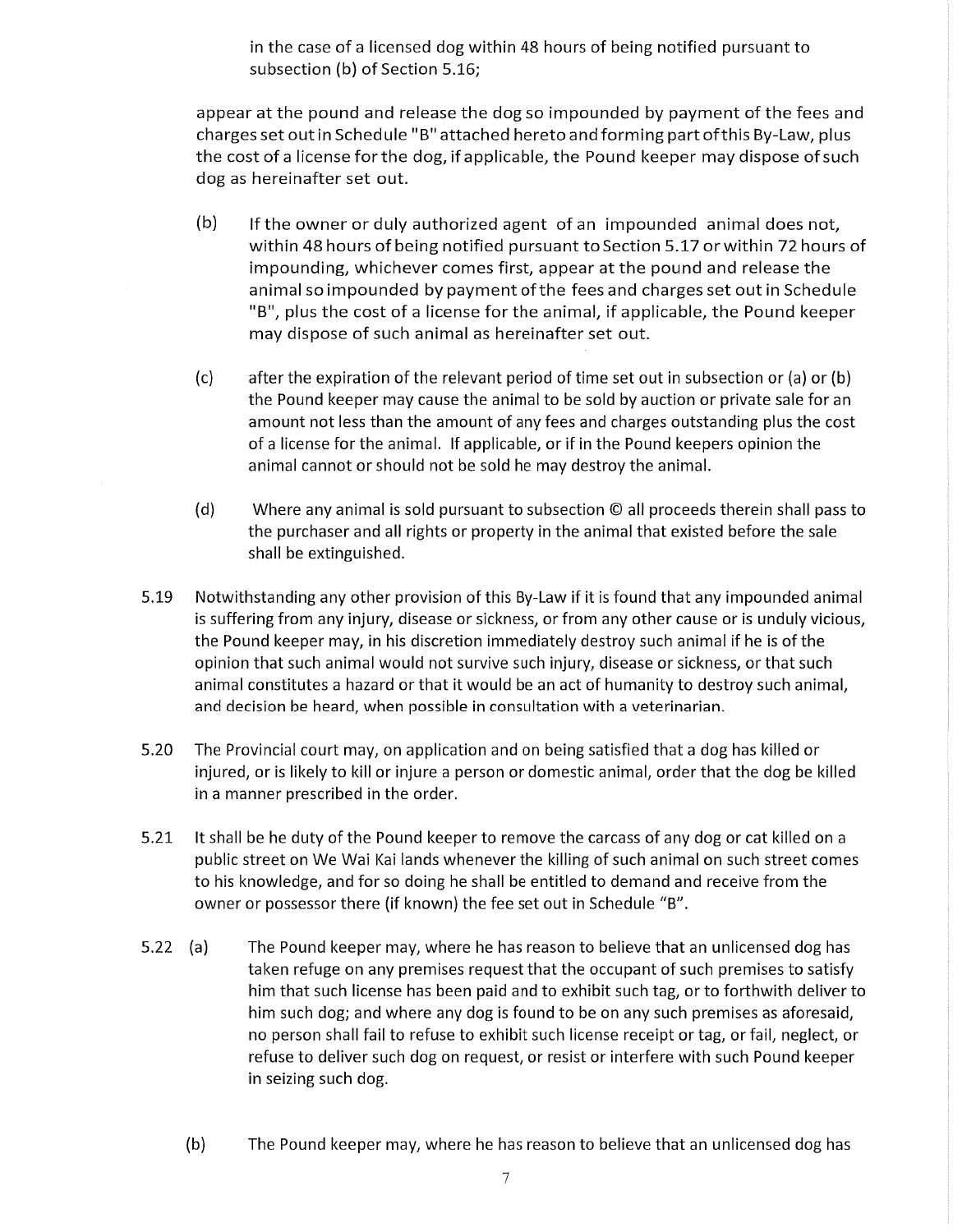taken refuge in any premise that he has reason to believe are not occupied, enter such premises in order to seize such dog.

- 5.23 No person shall obstruct or interfere with the Pound keeper or any peace officer in the exercise of any of the powers granted to or duties imposed on them pursuant to this By-Law.
- No person shall rescue or attempt to rescue any animal lawfully in the custody of the Pound 5.24 keeper or of any other person as herein provided, or in a pound.
- $5.25$ No person other than the owner thereof shall feed pigeons or other birds on or about private or public property and no person shall keep pigeons so that the pigeons congregate in such numbers so as to constitute a nuisance or disturb, or tend to disturb the quiet, peace, rest, enjoyment, comfort, or convenience of the neighborhood or of persons in the vicinity

#### $6.0$ **Violation of By-Law**

- 6.1  $(a)$ Except as otherwise provided in this By-Law, any person who violates any provision of this By-Law or who suffers or permits any act or thing to be done in contravention of this By-Law, or who refuses, or omits or neglects to fulfill, observe, carry-out or perform any duty or obligation imposed by this By-Law shall be liable on summary conviction to a fine not exceeding One Thousand Dollars (\$1000.00) or to imprisonment for not more than 30 days or both.
	- The Band Council may also seek injunctive reliefs as prescribed under section  $(b)$ 81(2) and (3) of the Indian Act.
	- $(c)$ For the purposes of proceeding under this By-Law, a owner of a dog or a person responsible for the animal shall be deemed to be the owner or person otherwise responsible for any infraction of any provision of this By-Law, in the absence of any evidence to the contrary.

#### $7.0$ **TRANSITIONAL**

 $7.1$ This by-law comes into force 40 days after the date of mailing to the Minister of Indian Affairs and Northern Development as required pursuant to section 82 of the Indian Act.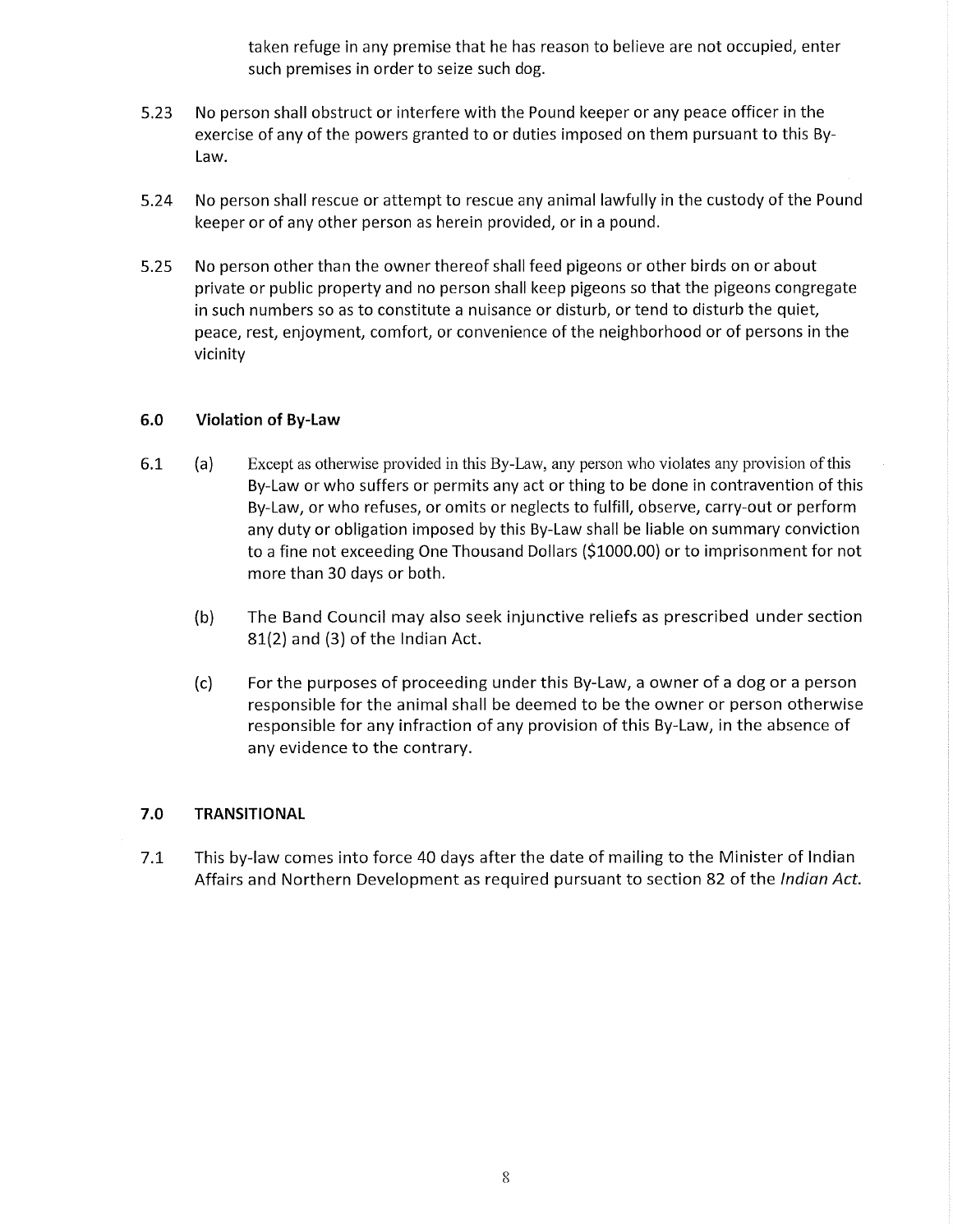#### $8.0$ **REPEAL**

- This By-Law No. \_\_\_\_\_\_\_ enacted on the \_\_\_\_\_\_\_ day of \_\_\_\_\_\_\_\_, 20\_, and being a By- $8.1$ Law to regulate the care and control of animals on the reserves and hereby repeal any previous animal control by-law.
- This By-Law shall come into force and take effect on and after the date of final 8.2 passing hereof.

|  | Read a first, second, and third time on the | day of |  |
|--|---------------------------------------------|--------|--|
|  |                                             |        |  |

Reconsidered, finally passed and adopted on the \_\_\_\_\_day of \_\_\_\_\_\_\_\_\_\_\_\_\_\_\_\_\_, 20\_\_\_\_.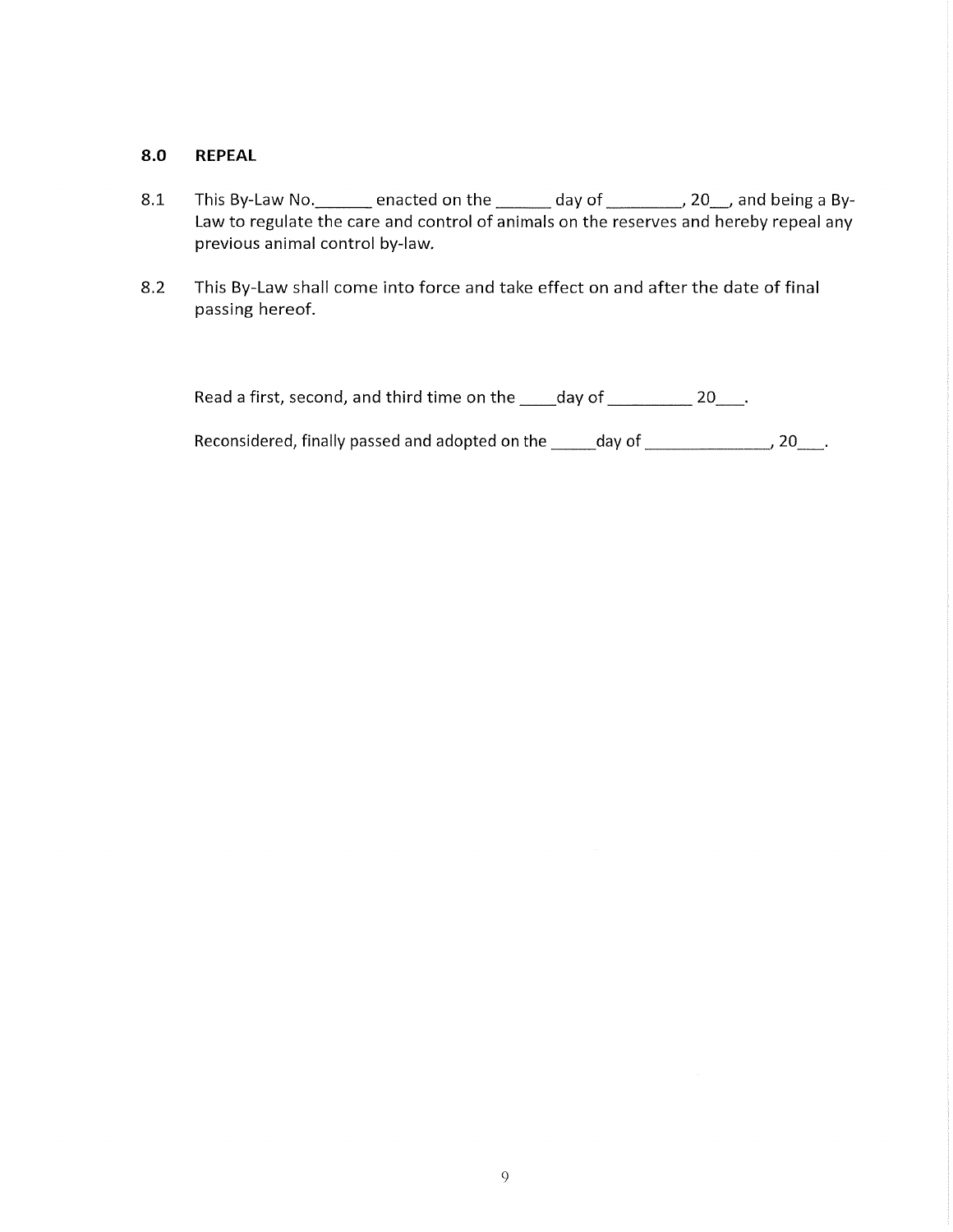## **SCHEDULE A TO BY-LAW NO. 2018-01**

## **LICENCE FEES**

## **EFFECTIVE**

The We Wai Kai Nation will enter into a contract with the City of Campbell River to administer all dog tags and licensing fees.

1. For a neutered male in respect of which the applicant produces a certificate of neutering signed by a veterinarian or which is marked in a manner satisfactory to the Pound keeper so as to indicate that it has a neutering, or a female dog in respect of which the applicant produces a certificate of ovaria- hysterectomy signed by a veterinarian or which is marked in a manner satisfactory to the Pound keeper so as to indicate that it has an ovariohysterectomy, a fee of \$20.00

| 2. | For a male or female dog other than one described<br>in Section 1 of Schedule "A", a fee of | \$40.00 |
|----|---------------------------------------------------------------------------------------------|---------|
| 3. | For a replacement license or license tag, a fee of                                          | \$10.00 |
| 4. | For an early payment discount under section 12                                              | \$10.00 |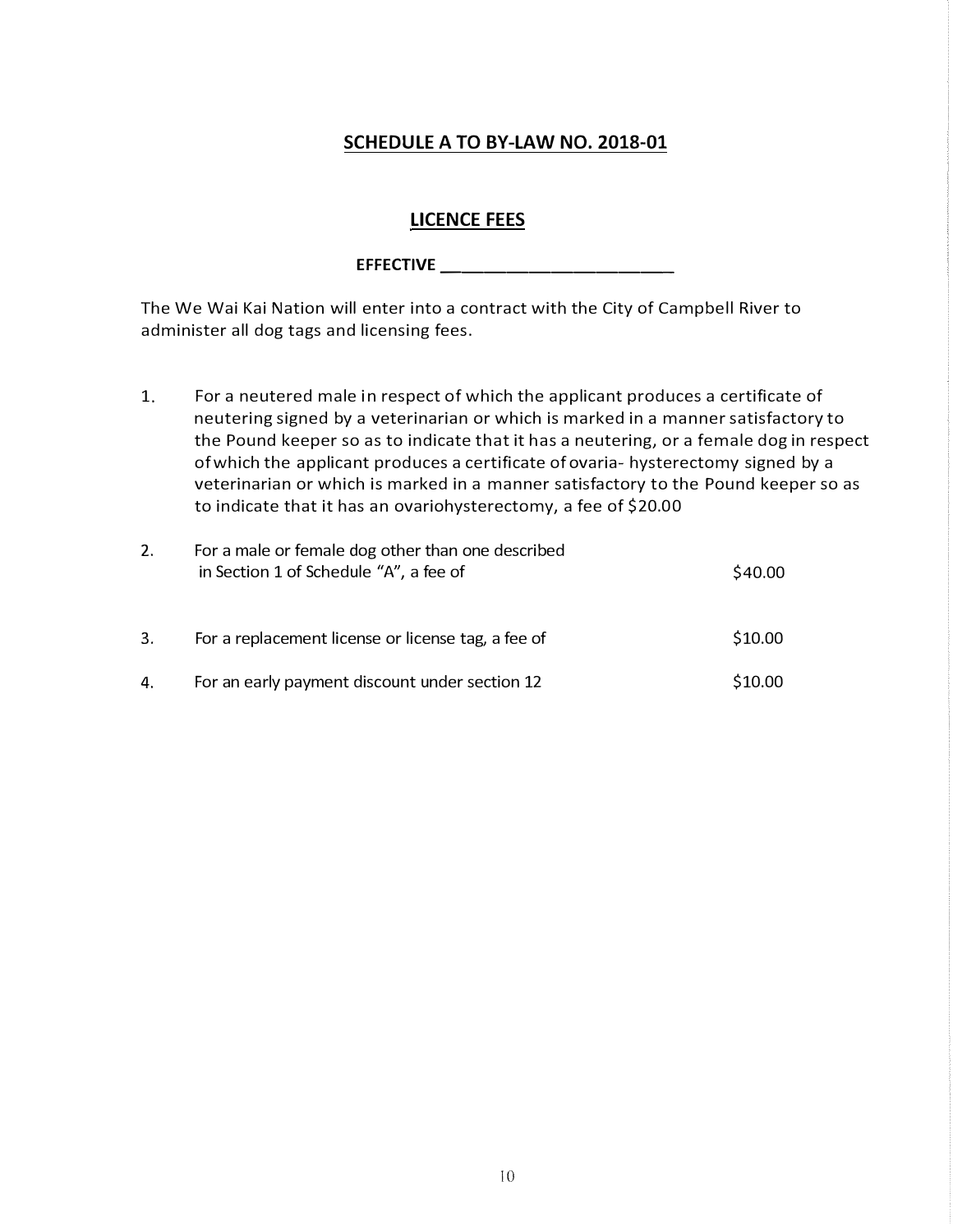## **SCHEDULE "B" TO BY-LAW NO. 2018-01**

## **FEES AND CHARGES FOR SEIZURE AND IMPOUNDMENT FEEDING, PICK-UP AND DESTRUCTION OF ANIMALS.**

### **EFFECTIVE:**

 $\hat{\mathcal{A}}$ 

| 1. Fees for seizure and impoundment of any animal: |                                                                                                              |                                                                                                                 |          |
|----------------------------------------------------|--------------------------------------------------------------------------------------------------------------|-----------------------------------------------------------------------------------------------------------------|----------|
| (a)                                                |                                                                                                              |                                                                                                                 |          |
|                                                    | (i)                                                                                                          | For the first seizure and impoundment                                                                           |          |
|                                                    | (ii)                                                                                                         | For the second seizure and impoundment Within the<br>previous twelve months                                     | \$100.00 |
|                                                    | (iii)                                                                                                        | For the third and each subsequent seizure<br>and impoundment within the previous twelve months \$150.00         |          |
| (b)                                                | <b>Unlicensed Dogs</b>                                                                                       |                                                                                                                 |          |
|                                                    | (i)                                                                                                          | For failure to produce a valid license                                                                          | \$50.00  |
| (c)                                                |                                                                                                              | <b>Animals other than Dogs and Cats</b>                                                                         |          |
|                                                    | (i)                                                                                                          | For the first seizure and impoundment Within the<br>previous twelve months                                      | \$50.00  |
|                                                    | and in addition thereto the actual costs incurred<br>in capturing and transporting such animal to the Pound. |                                                                                                                 |          |
|                                                    | (ii)                                                                                                         | For the second and each subsequent impoundment<br>Within the previous twelve months                             | \$100.00 |
|                                                    |                                                                                                              | and in addition thereto the actual costs incurred in<br>capturing and transporting such animal to the<br>Pound. |          |
|                                                    | (iii)                                                                                                        | For the third and each subsequent seizure and<br>impoundment within previous twelve months                      | \$150.00 |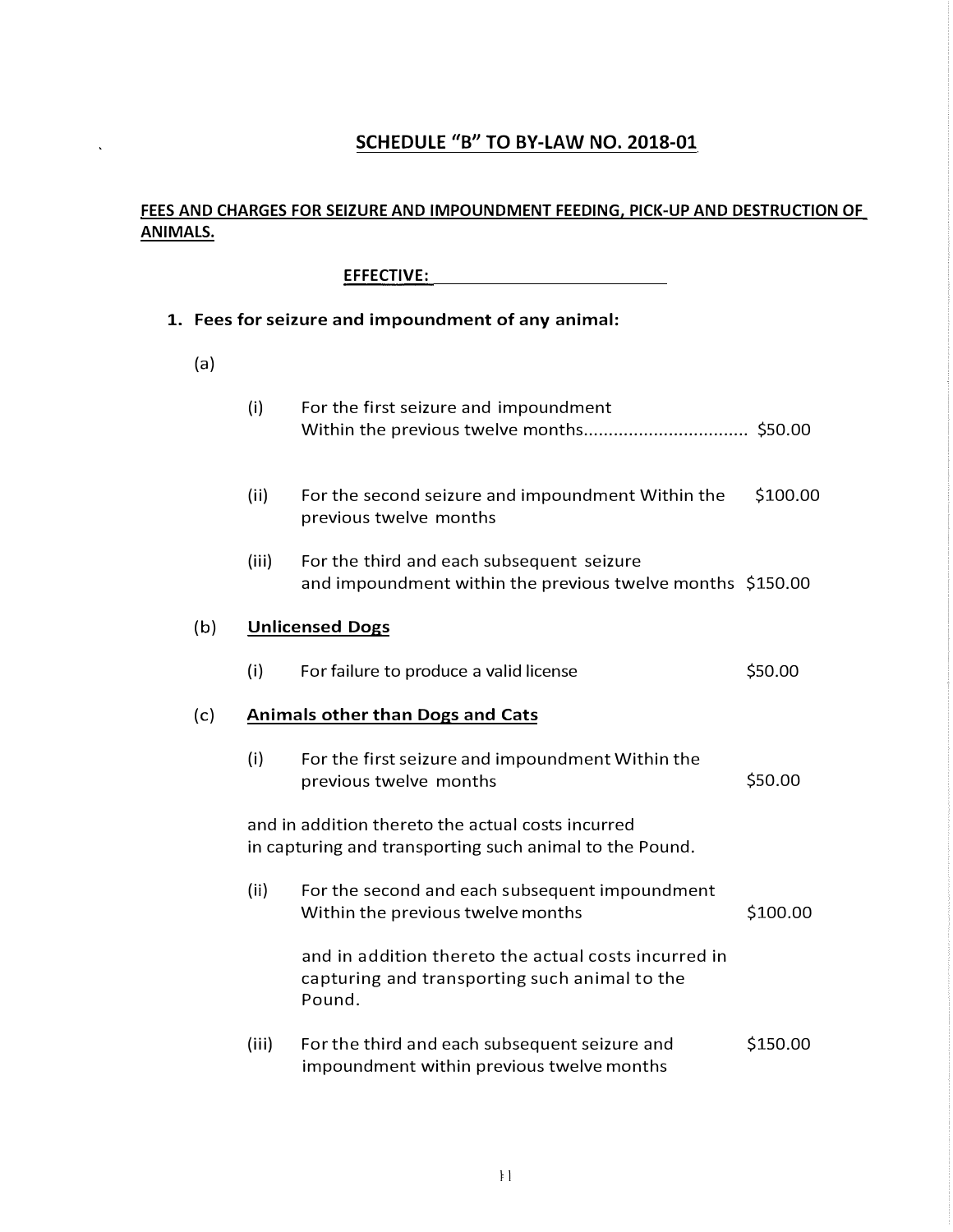## **SCHEDULE "B<sup>11</sup>TO BY-LAW NO. 2018-01**

2. Feeding charges for each day or part thereof that an animal is in the Pound

|                                                                           | (a) Dogs<br>(b) Cats           | (c) Animals other than dogs or cats, the actual cost of feeding.                                                                                                                                                               | \$15.00<br>\$15.00                                                                                         |  |
|---------------------------------------------------------------------------|--------------------------------|--------------------------------------------------------------------------------------------------------------------------------------------------------------------------------------------------------------------------------|------------------------------------------------------------------------------------------------------------|--|
|                                                                           |                                | 3. For any animal delivered to the Pound by the owner                                                                                                                                                                          |                                                                                                            |  |
| (a)<br>(b)<br>(c)<br>(d)<br>(e)<br>(f)<br>(g)<br>(h)<br>(i)<br>(i)<br>(k) | Adult cat<br>Kitten<br>1 Puppy | Mother and Kittens<br>Litter of Kittens<br><b>Adult Dog</b><br>Mother and 2 - 4 Puppies<br>Mother and 1 Puppy<br>2-4 Puppies<br>6-8 Puppies<br>Animals other than dogs or cats, the actual cost<br>of destruction and disposal | \$10.00<br>\$20.00<br>\$15.00<br>\$10.00<br>\$20.00<br>\$50.00<br>\$35.00<br>\$30.00<br>\$60.00<br>\$15.00 |  |
|                                                                           |                                | 4. For the removal of the carcass of a dog or cat from a<br>public street on We Wai Kai Nation lands.                                                                                                                          | \$5.00                                                                                                     |  |
|                                                                           |                                | 5. For an animal found at large, not impounded                                                                                                                                                                                 | \$75.00                                                                                                    |  |
|                                                                           | 6. Adoption                    |                                                                                                                                                                                                                                |                                                                                                            |  |
| (a)                                                                       | (i)<br>(ii)                    | Unaltered dog or puppy<br>Altered dog or puppy                                                                                                                                                                                 | \$70.00<br>\$20.00                                                                                         |  |
| (b)                                                                       | (i)<br>(ii)<br>(iii)<br>(iv)   | Unaltered female cat or kitten<br>Altered female cat or kitten<br>Unaltered male cat or kitten<br>Altered cat or kitten                                                                                                        | \$30.00<br>\$5.00<br>\$25.00<br>\$5.00                                                                     |  |
|                                                                           |                                | 7. For an animal found in a park or public place where<br>prohibited under Sections 5.4 to 5.11                                                                                                                                | \$35.00                                                                                                    |  |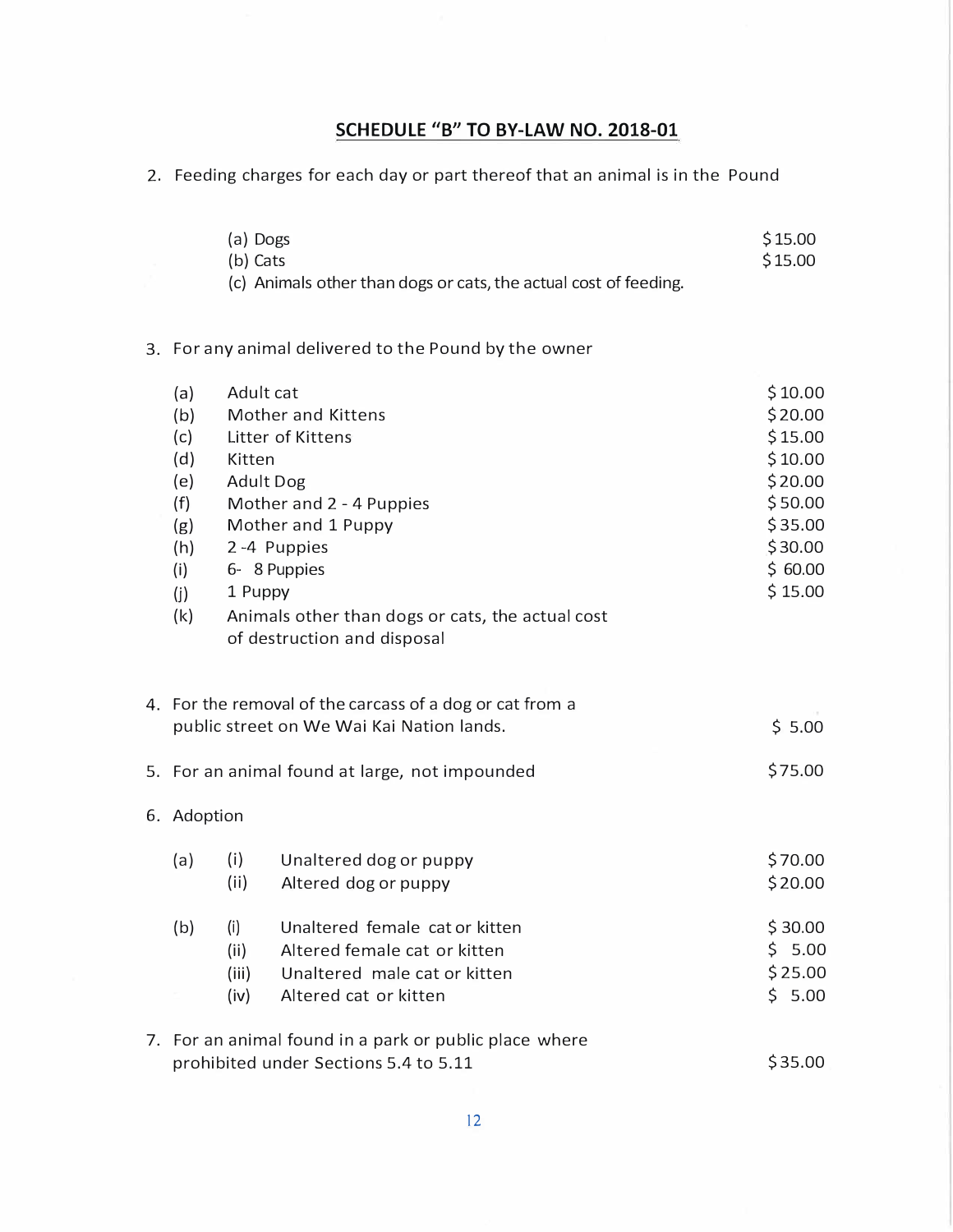## SCHEDULE "B" TO BY-LAW NO. 2018-01

 $\sim$ 

 $$40.00$ 8. Failure to immediately remove any solid excrement from a park

 $\hat{\beta}$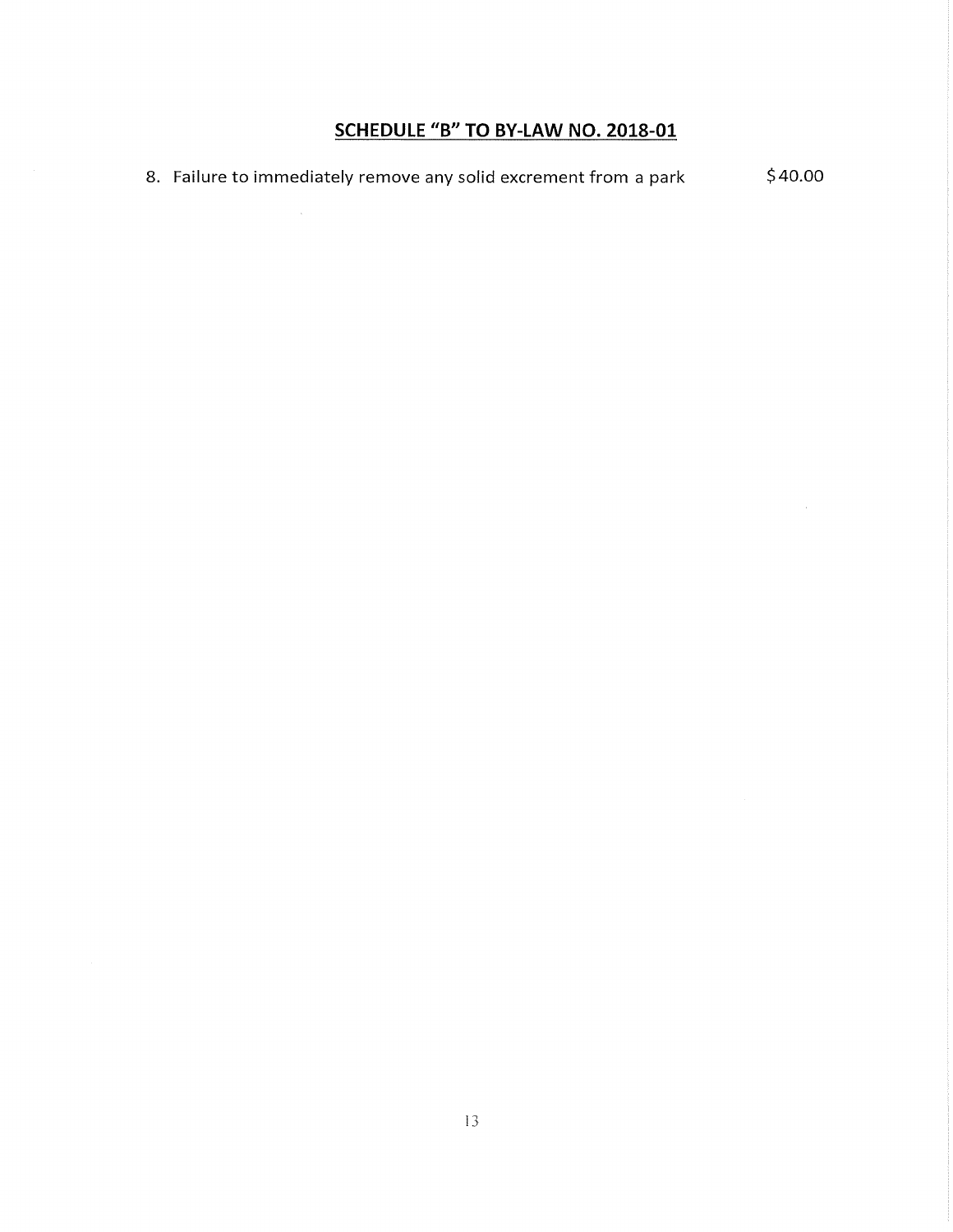## SCHEDULE "C" TO BY-LAW NO. 2018-01

| <b>Offence</b>                                     | <b>Section</b> | <b>Fine</b> |
|----------------------------------------------------|----------------|-------------|
| o Unlicensed dog                                   | 4.1            | 50.00       |
| o No license tag on dog                            | 4.10           | 50.00       |
| o Removal of license tag                           | 4.12           | 50.00       |
| o Animal at large                                  | 5.1            | 75.00       |
| o Unleased dog                                     | 5.2            | 75.00       |
| o Vicious dog                                      | 5.3            | 150.00      |
| o Noisy dog                                        | 5.3            | 100.00      |
| o Unleashed dog in park                            | 5.4            | 75.0Q       |
| o Dog excrement not removed from park              | 5.5            | 50.00       |
| o Dog excrement not in impermeable bag             | 5.6            | 50.00       |
| o Dog excrement not deposited in litter receptacle | 5.6            | 50.00       |
| o Animal within 50 feet of playground apparatus    | 5.8            | 75.00       |
| o Dog in Park during special event                 | 5.10           | 75.00       |
| o Interfere with Pound keeper's duties             | 5.23           | 150.00      |
| o Interfere with Peace Officer's duties            | 5.23           | 150.00      |
| o Remove animal from Pound keeper's custody        | 5.24           | 150.00      |
| o Remove animal from Pound                         | 5.24           | 150.00      |
| o Feed pigeons/birds on public property            | 5.25           | 50.00       |
| o Feed pigeons/birds on private property           | 5.25           | 50.00       |
| o Keep pigeons that cause nuisance                 | 5.25           | 100.00      |
| o Keep pigeons that disturb                        | 5.25           | 100.00      |